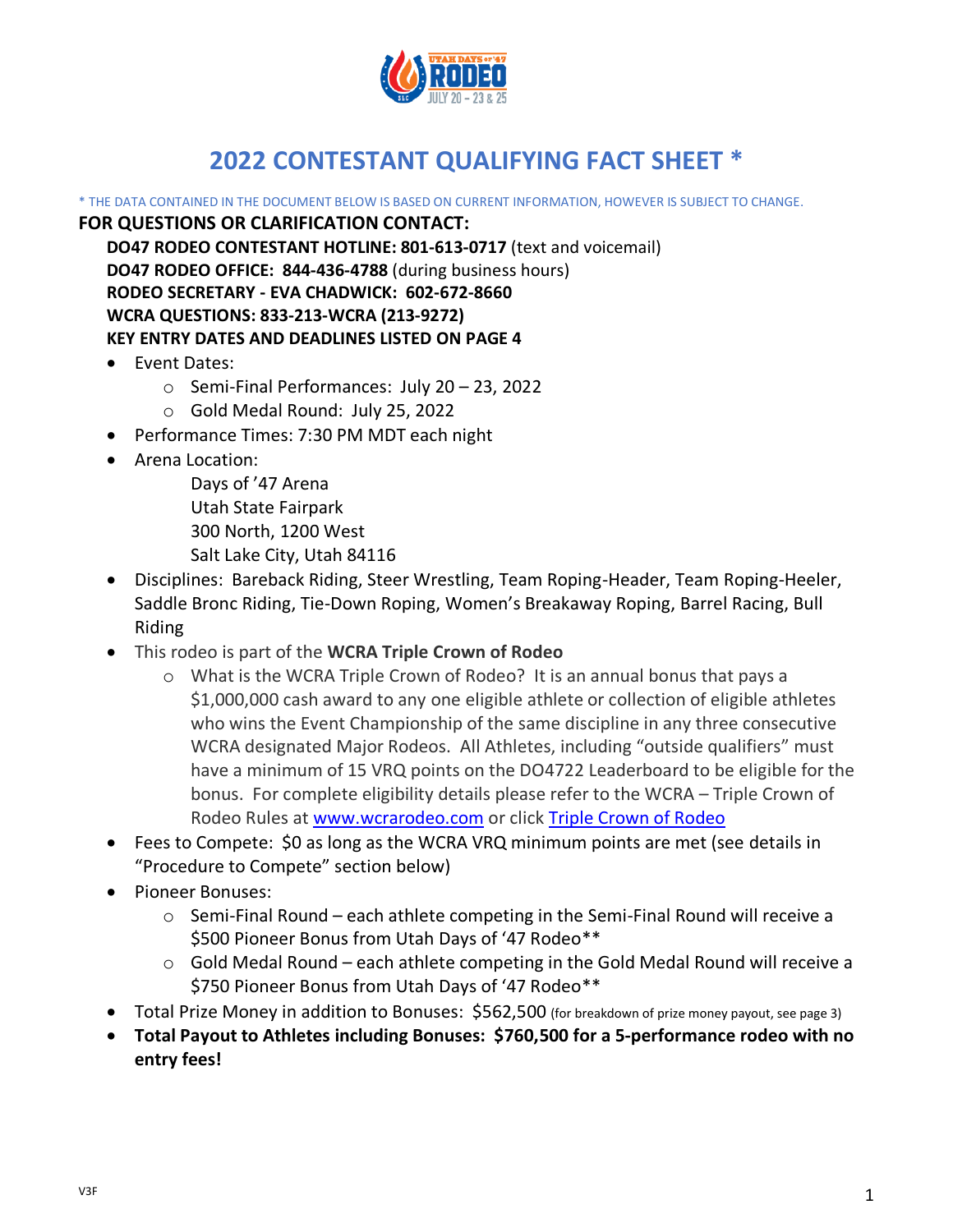

- Procedure to Compete:
	- o Entries will be open to all eligible athletes. Entry eligibility will be validated based on the qualification parameters listed on the chart at the end of this document. Any entries other than those individuals will be placed on an alternate list. Athletes are limited to one entry per discipline.
	- o **Athlete's qualified via the 2021 DO47CGR Medalists and/or PRCA/WPRA Standings (collectively known as "outside qualifiers") must confirm their Intent to Compete by stated deadline. These athletes must ALSO enter during the entry open period.**
	- o All entries will be taken through the Rodeo Entry Tool [\(www.entrytool.com\)](http://www.entrytool.com/) and will include a DO47 Contestant Agreement which athlete will be required to complete and digitally sign. To enter, athlete must be registered as a user in the WCRA Virtual Rodeo Qualifier (VRQ), and if an athlete has not participated (earned a minimum of 15 points) in WCRA Segment DO4722, he or she must nominate the DO47 Rodeo which costs \$200 to do so and is potentially subject to a \$300 WCRA fee (excluding "outside qualifiers"). To register and nominate, go to app.wcrarodeo.com or click [HERE](http://app.wcrarodeo.com/) For entry dates and times, please see "Key Dates and Deadlines" section on page 4.
- Performance Preference Priorities:
	- o Preferences for the Semi-Final performances for all 32 athletes in each discipline, will be determined based on priority from the final audited standings of the WCRA Segment DO4722 Leaderboard. Segment DO4722 closes as of 11:59pm CT, June 26, 2022.
	- o Team Roping preferences for the Semi-Final performances will be determined on priority of the confirmed teams' combined point total from the final audited standings of the WCRA Segment DO4722 Leaderboard. Segment DO4722 closes as of 11:59pm CT, June 26, 2022.
- Sanctioning: The rodeo is not currently sanctioned by anyone other than the PBR (bull riding).
- Notes for Team Ropers:
	- $\circ$  Headers and Heelers are qualified separately. The 32 entered and qualified headers must rope with the 32 entered and qualified heelers.
	- o You may qualify only once as a header and once as a heeler.
	- $\circ$  After pairing deadline, the #1 team based on combined team WCRA Leaderboard points will be seeded directly into the Gold Medal Round.
	- $\circ$  All references to a Team Roping Leaderboard position will be based on the team's combined point total.
- Notes for Bareback, Saddle Bronc and Bull Riders:
	- o All livestock for both the Semi-Final and Gold Medal Round performances will be selected by draft at 4:30pm MDT day of perf. For Semi-Final perfs, stock will be drafted by Athlete in order of Athlete's WCRA Segment DO4722 Leaderboard position (highest ranking will pick first). For the Gold Medal Round, the #1 ranked Athlete from the WCRA Segment DO4722 will pick first (regardless of whether or not he competed in the Semi-Final Round). All other Athletes will select in order of high scores from the Semi-Final Round. If there is a tie in scores, the tie-breaker rules will be implemented.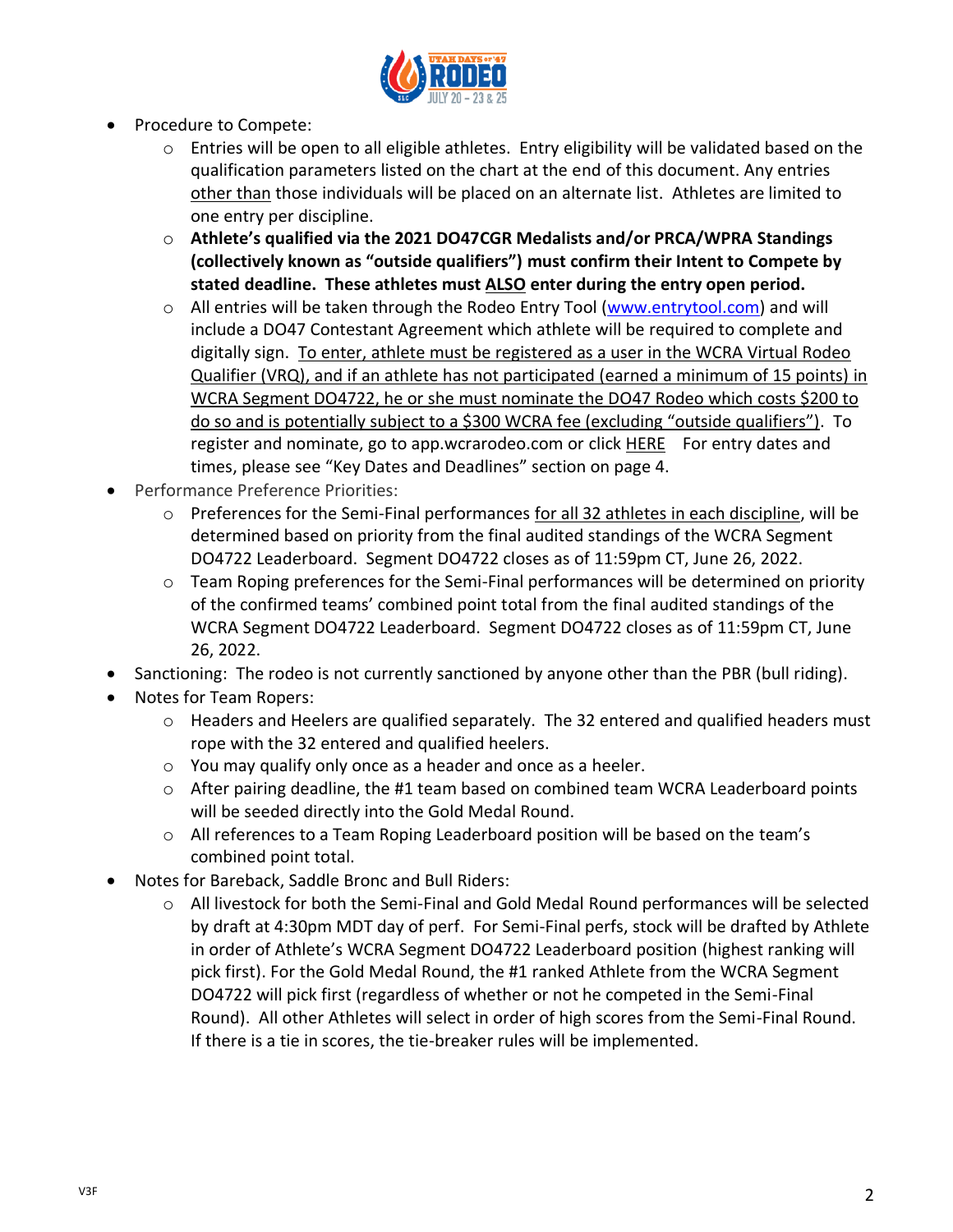

- Notes for Bull Riders:
	- o The bull riding is sanctioned by the PBR, and all bull riders must be registered with the WCRA in order to compete. If you are not a current PBR member, you are still eligible to enter however PBR membership dues may be deducted from any winnings.
	- o Bull riders will earn PBR Challenger Tour Tier 1 points provided they are a PBR member.
	- o PBR helmet rules will be enforced. For complete details on the helmet rule refer to PBR Official Rule Book.

## **FORMAT**

• Four (4) Semi-Final performances and one (1) Gold Medal Round. 32 contestants will be qualified to compete in each discipline. The Semi-Finals will consist of four (4) separate performances with eight (8) contestants in each discipline of each performance. The one (1) highest score/fastest time from each discipline of each performance will advance to the Gold Medal Round along with the three (3) highest scores/fastest times overall, from all four combined Semi-Final performances that have not yet advanced. In addition, the #1 ranked athlete in each discipline (for team roping it is highest ranked team after pairing) of the final audited standings of the WCRA Segment DO4722 Leaderboard will be automatically qualified for the Gold Medal Round making total of eight (8) contestants in each discipline to compete in the Gold Medal Round. Scores/times from the Semi-Final performances will NOT carry forward to the Gold Medal Round (only to break ties). For complete rules, refer to the DO47 Contestant Agreement, DO47 Ground Rules and WCRA Competition Rules.

# **PAYOUT (TOTAL OF \$62,500 PER DISCIPLINE [\$62,500 FOR HEADERS & \$62,500 FOR HEELERS])**

- Each Semi-Final Performance:
	- $\circ$  1<sup>st</sup> = \$1,600 (per partner)
	- $\circ$  2<sup>nd</sup> = \$1,200 (per partner)
	- $\circ$  3<sup>rd</sup> = \$ 800 (per partner
	- $\circ$  4<sup>th</sup> = \$400 (per partner)
- Gold Medal Round:
	- $\circ$  1<sup>st</sup> = \$25,000 plus a Gold Medal (per partner)
	- $\circ$  2<sup>nd</sup> = \$12,500 plus a Silver Medal (per partner)
	- $\circ$  3<sup>rd</sup> = \$ 6,000 plus a Bronze Medal (per partner)
	- $\circ$  4<sup>th</sup> = \$ 3,000 (per partner)

\*\*Pioneer Bonuses are paid to all athletes provided they adhere to the 2022 DO47 Contestant Agreement and are not in breach of it in any way.